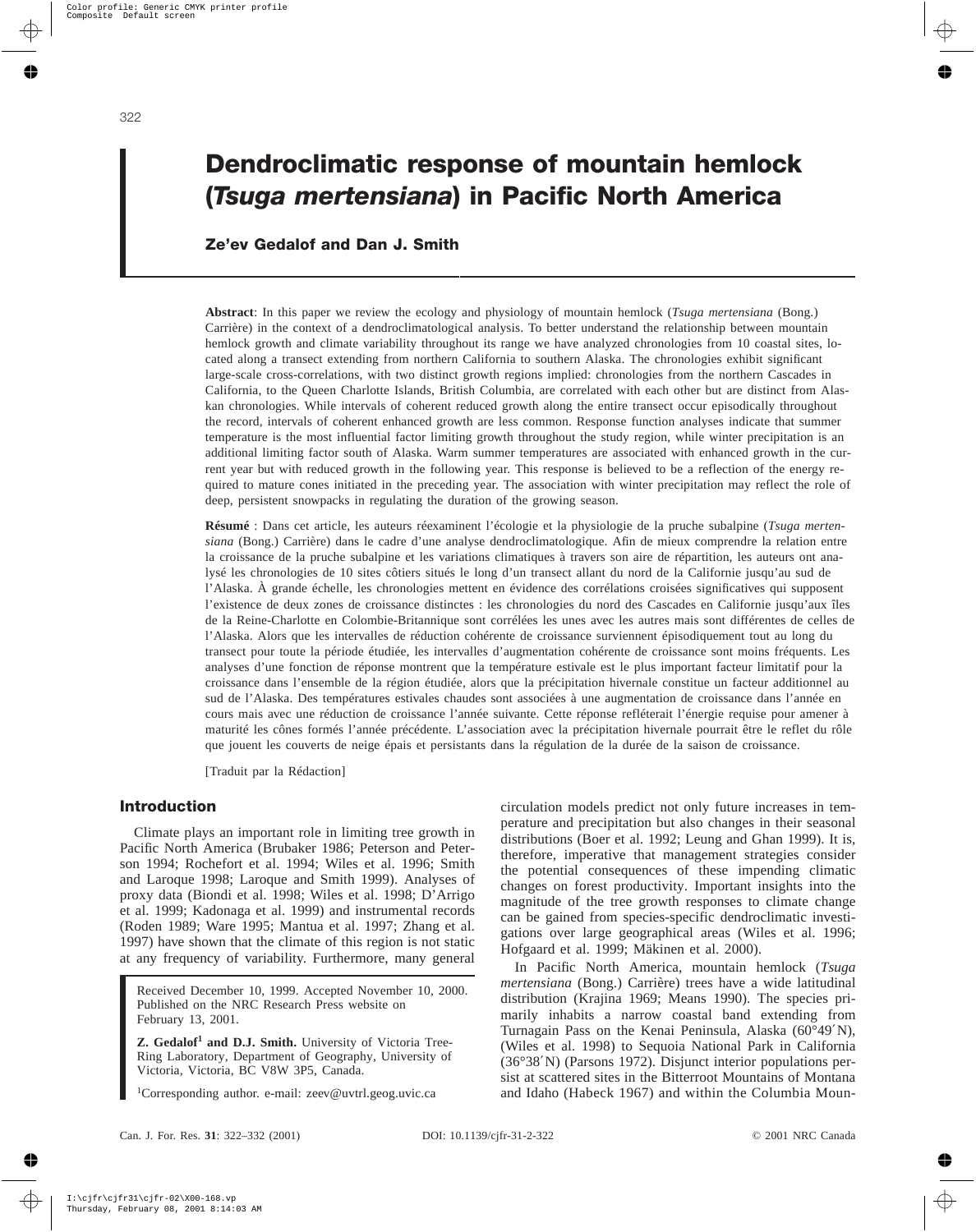tains of British Columbia (Parish and Thomson 1994). Mountain hemlock is a major component of the Mountain Hemlock biogeoclimatic zone of British Columbia (Brooke et al. 1970; Klinka et al. 1991) and is the main pioneer species within the timberline parkland subzone (Fonda and Bliss 1969; Brooke et al. 1970). Previous research has shown that 20th century climate changes were sufficient to initiate a period of enhanced radial growth (Heikkinen 1985; Graumlich and Brubaker 1986) and to instigate episodes of subalpine meadow invasion by mountain hemlock trees in the Washington and Oregon Cascade Mountains (Brink 1964; Franklin et al. 1971; Agee and Smith 1984).

Mountain hemlock has been shown to be sensitive to variations in climate and to have considerable dendroclimatological utility (Brubaker 1980; Heikkinen 1984, 1985; Graumlich and Brubaker 1986; Graumlich et al. 1989; Wiles et al. 1996, 1998; Smith and Laroque 1998). While various researchers have undertaken regional analyses of the associations between climate variables and radial growth of mountain hemlock (Blasing and Fritts 1976; Briffa et al. 1992; Wiles et al. 1998), no attempt had been made to assess spatial and (or) temporal variations in these associations over its entire range. The aim of this paper is to analyse the growth– climate associations for mountain hemlock ring-width chronologies located throughout Pacific North America. We interpret the climate–growth associations in the context of the ecology and physiology of mountain hemlock.

## **Research background**

The Mountain Hemlock zone is normally divided into a forest subzone and a parkland subzone (Brooke et al. 1970; Klinka et al. 1991; Pojar and MacKinnon 1994). The forest subzone is an area of relatively continuous forest, with greater than 75% canopy cover (Means 1990). The parkland subzone typically occurs at higher elevations and is typified by scattered islands of trees growing on hummocks of relatively well-developed soil. Both subzones are characterized by cool moist climates, persistent snowpacks, and poor soils (Brooke et al. 1970). Mountain hemlock will occasionally grow in the alpine as a prostrate, matlike krummholtz shrub (Means 1990; Viereck et al. 1992). It may also occur well below its usual altitudinal limits on very poorly drained sites, where other species offer little competition (Dahms and Franklin 1965).

Mountain hemlock grows in a wide range of associations, depending most critically on precipitation, drainage, and soil temperature (Krajina 1965; Fonda and Bliss 1969; Brooke et al. 1970; Franklin and Dyrness 1973; Yarie 1980). At the southernmost extent of its distribution, mountain hemlock is restricted to cooler, north-facing slopes and canyons above 2700 m a.s.l. (Parsons 1972). At these latitudes the most common associates are lodgepole pine (*Pinus contorta* var. *murrayana* Dougl. ex Loud.), western white pine (*Pinus monticola* Dougl. ex D. Don in Lamb), foxtail pine (*Pinus balfouriana* Grev. & Balf. in A. Murr.), or red fir (*Abies magnifica* A. Murr.), depending on locale (Rundel et al. 1977). Mountain hemlock is most competitive at mesic and hydric sites but is often competitively excluded from better drained or more xeric locations (Taylor 1995).

In Washington and British Columbia, mountain hemlock is commonly associated with subalpine fir (*Abies lasiocarpa* (Hook.) Nutt.), lodgepole pine (*Pinus contorta* var. *contorta* Dougl. ex Loud.), Pacific silver fir (*Abies amabilis* Dougl. ex Forbes), and yellow-cedar (*Chamaecyparis nootkatensis* (D. Don) Spach) (Fonda and Bliss 1969; Franklin and Dyrness 1973; Laroque and Smith 1999). Subalpine fir tends to replace mountain hemlock at colder, drier sites, while Pacific silver fir is most competitive at warmer, wetter sites (Ettl and Peterson 1995; Woodward 1998). At lower elevations, mountain hemlock is most commonly replaced by western hemlock (*Tsuga heterophylla* (Raf.) Sarg.) or Pacific silver fir (Krajina 1969; Brooke et al. 1970). Mountain hemlock is unable to survive at locations where soils seasonally freeze and is usually replaced by subalpine fir or Engelmann spruce (*Picea engelmannii* Parry ex Engelm.) (Brooke et al. 1970; Means 1990).

At the northern extent of its range, in northern British Columbia and Alaska, mountain hemlock occurs from tree line down to sea level. At these latitudes it will often occur in pure stands but is also commonly associated with Sitka spruce (*Picea sitchensis* (Bong.) Carrière). At lower elevations it may be associated with western hemlock or western redcedar (*Thuja plicata* Donn ex D. Don), where it is confined to frost pockets or steep, north facing slopes (Viereck et al. 1992).

## **Methods**

The approach used in this study was to identify a series of treering sites located along a latitudinal transect extending from Alaska to California (Fig. 1). South of Alaska, mountain hemlock occurs as a tree line species, and most of the chronologies used were sampled from tree line or near tree line stands. This strategy allowed us to target trees growing at the limit of their environmental tolerance, thus maximizing the potential climate signal in the ring-width series (Fritts 1976). The pool of potential chronologies included those archived in the International Tree-Ring Data Bank (ITRDB) (Grissino-Mayer and Fritts 1997) provided by Greg Wiles and David Frank (see Wiles et al. 1996; Frank 1998) and held by the University of Victoria tree-ring laboratory (Smith and Laroque 1998). Since insufficient sites existed in coastal British Columbia, tree-ring samples (20 trees per site) were collected using an increment borer at locations in the Queen Charlotte Islands and near Bella Coola. Both of these sites were characterized by a continuous forest composed of mixed-age mountain hemlock trees, with yellowcedar occurring as a secondary species. The trees sampled were located within approximately 200 m of the upper elevation tree line. The cores were cross-dated using standard dendrochronological techniques (Stokes and Smiley 1968) and measured to the nearest 0.001 mm. In the case of the archived tree ring series, we selected only cross-dated ring-width series that fell along our latitudinal transect.

All of the ring-width series were transformed into stationary, dimensionless indices to remove trends in growth related to treeage and stand dynamics (Cook 1987). This transformation was undertaken in two steps using the computer program ARSTAN (Cook and Holmes 1986). First, a negative exponential curve or linear trend was fitted to each series, and each observed ring width in the series was divided by this "expected" value. Next, each series was detrended a second time by fitting a cubic smoothing spline with a 50% frequency cutoff of 95 years (Cook and Peters 1981). Double detrending is necessary in series where the smoothing spline that is most appropriate for the mature portion of the ring-width series is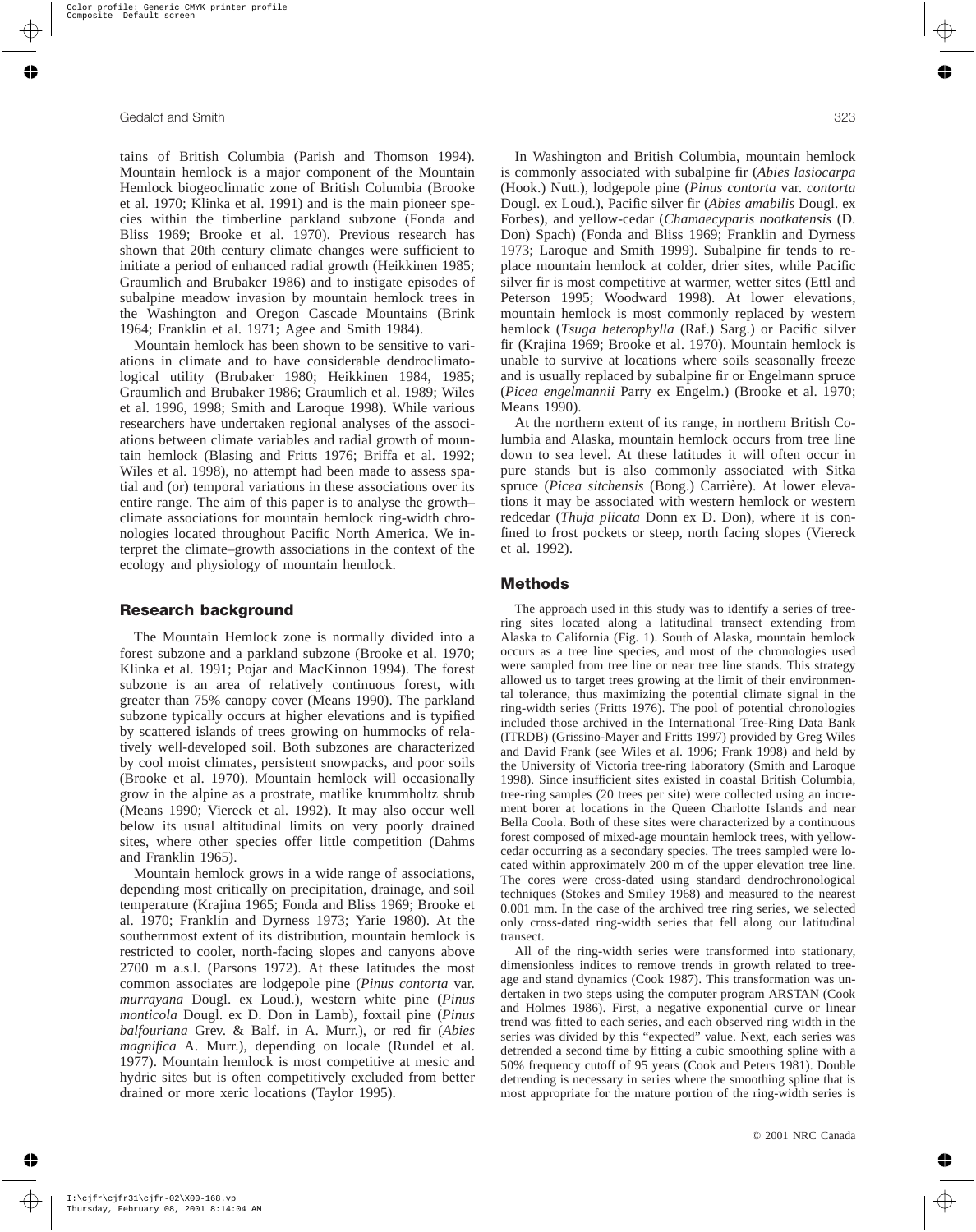

**Fig. 1.** Location of the mountain hemlock sample sites used in this analysis.

not flexible enough to fit the sharp transition from juvenile to mature growth rates but where unwanted low-frequency variability remains in the mature growth portion of the series (Cook et al. 1990). Each ring-width-index series was then prewhitened using autoregressive and moving average (ARMA) models, to remove any autocorrelation effects (Biondi and Swetnam 1987; Cook 1987). Individual core series from each site were then combined into a site chronology using a robust mean (Mosteller and Tukey 1977).

Several descriptive statistics were calculated to describe the site chronologies. Mean first-order autocorrelation is a measure of the degree to which a given year's growth is correlated with the preceding year's growth, with high values indicating that a significant portion of the observed ring width is a function of the preceding year's growth rather than exogenous factors. Mean sensitivity is a measure of the relative difference in width between consecutive rings (Fritts 1976). Possible values range from 0 (indicating no change in ring width from one year to the next) to 2 (indicating a missing ring), with high mean sensitivity measurements interpreted as an indication that the ring-width series may have dendroclimatological utility (Fritts 1976). Mean series correlation is a measurement of the degree of commonality in the individual series contributing to the site chronology. It is calculated as the mean correlation coefficient between each core ring-width series and the mean site chronology. High mean series correlation values suggest that the trees at a site are responding in a similar manner to external influences and will likely contain a strong climate signal. Percent common signal (PCS) is a measure of the chronology signal strength and is an estimate of the degree to which the tree-ring sample expresses the true population signal (Cropper 1982).

Response function analysis (PRECONK, version 5.17; Fritts et al. 1971; Fritts 1976) was used to identify climate variables that have significant associations with annual radial growth of mountain hemlock. This method of analysis uses multivariate statistics and eigenvector techniques to identify associations. The significance of these associations was tested using a bootstrap method (Guiot 1991).

The meteorological data used in the response function analysis consisted of records extracted from the United States Historical Climatology Network (USHCN), the United States Divisional Climate Data, the Canadian Atmosphere Environment Service (AES), the Global Historical Climatology Network (GHCN), and the Alaska Historical Climatology Network (AHCN). The divisional climate data represent area-averaged records over regions that are ostensibly climatically homogeneous (Guttman and Quayle 1996). While many dendroclimatic studies have suggested that these data are more appropriate than individual station data (e.g., Fritts 1976; Brubaker 1980; Blasing et al. 1981; Ettl and Peterson 1995), in the western United States the divisions are often based on drainage boundaries or crop reporting districts rather than on climatic conditions (Guttman and Quayle 1996). For this reason, we chose to use single-station climate data wherever possible. Stations were selected on the basis of proximity, length, and presumed representativeness. In the case of the Lassen Peak, for instance, the nearest reporting station in the USHCN was located in Susanville, deep in the rainshadow of the Cascade Mountains. Since no climate station could be found for the California Cascades region we chose to use the divisional data for this region instead. In all cases, the data used consisted of mean monthly temperature and total monthly precipitation values.

## **Results**

Ten sites between Lassen Peak, California, and Ellsworth Glacier, Alaska, were included in our analyses. We used tree-ring chronologies from 297 trees ranging in age from 198 to 645 years (Table 1). Significant first-order autocorrelation was present in every series analyzed. At most sites an  $ARMA(1,0)$  or  $ARMA(2,0)$  model was sufficient to remove the autocorrelation, although Bella Coola required an ARMA(3,0) model. Prior to autoregressive modelling the mean sensitivity values were slightly lower than those reported for other subalpine species in the Pacific Northwest but, following prewhitening, were comparable with those reported by Peterson and Peterson (1994) and Ettl and Peterson (1995). The mean series correlation values, after ARMA modelling, ranged from 0.27 to 0.58, suggesting that there is a moderately strong common signal among the individual chronologies at each of the study sites. Autoregressive modelling reduced the mean series correlation at Bella Coola and Hemlock Knob but improved it at all other sites. Nonetheless, the ARMA modelled series were retained at these two sites because of the spurious correlations, which can be introduced by serial autocorrelation (Katz 1988).

Correlation analyses of the 10 site chronologies shows two regional zones of growth patterns (Table 2). There is a significant correlation between all sites south of Alaska, and between the Alaskan sites. From Strathcona Park to Hemlock Knob, the correlations are variable, suggesting a zone of transition between the relatively distinct Alaskan chronologies and the southern chronologies. These regional correlation values are comparable in magnitude to others reported in the Pacific Northwest (e.g., Peterson and Peterson 1994; Ettl and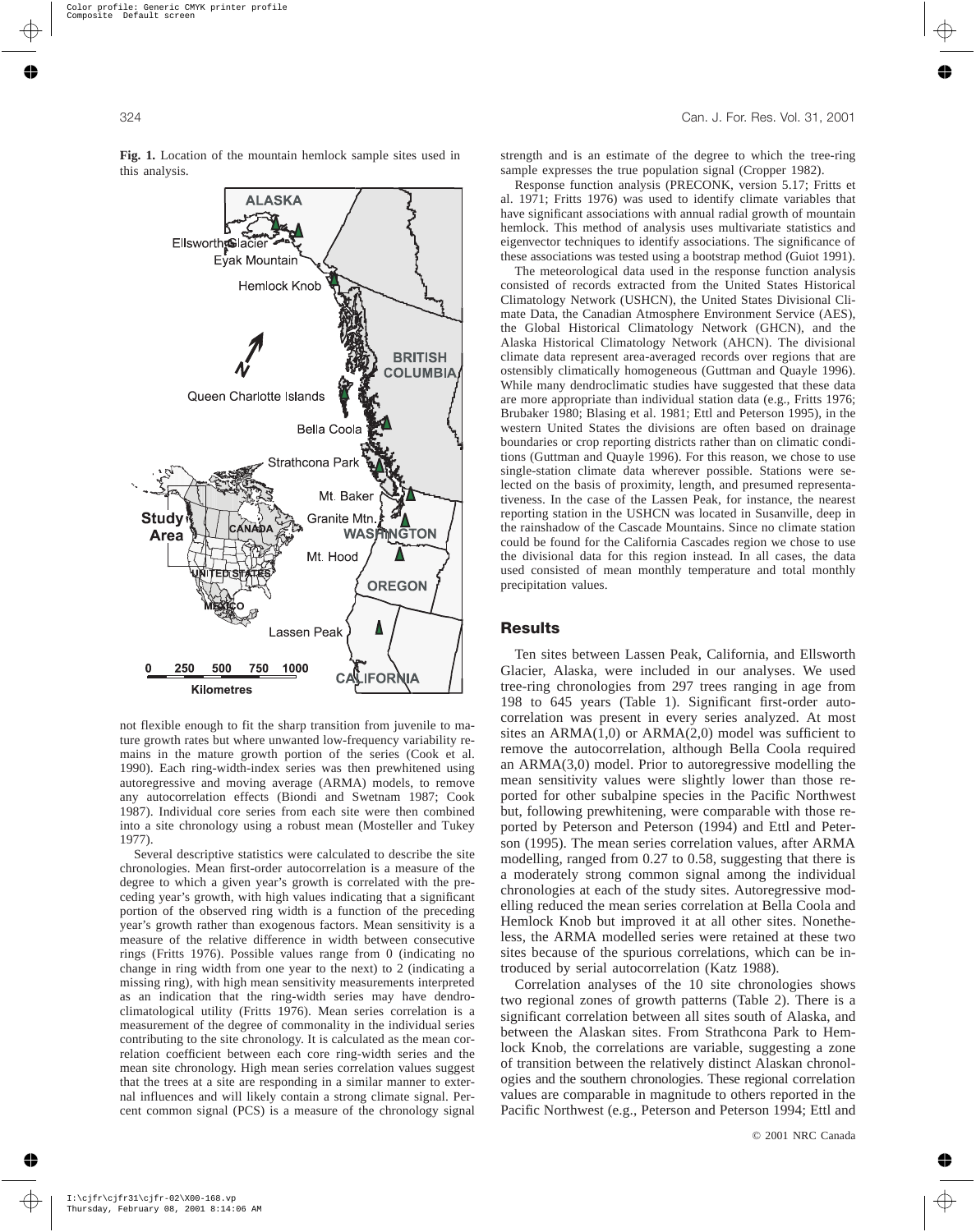**Table 1.** Site characteristics and chronology statistics.

|                           |              |               |               |           | Series mean                         | Series          |                                       | Percent                          |              |
|---------------------------|--------------|---------------|---------------|-----------|-------------------------------------|-----------------|---------------------------------------|----------------------------------|--------------|
|                           |              | Latitude      | Longitude     | Elevation | first-order                         | mean            | Mean series                           | common                           | Total series |
| Site name                 | Source       | $\rm ^{(°N)}$ | $(^{\circ}W)$ | (m)       | autocorrelation <sup><i>a</i></sup> | sensitivity $b$ | correlation <sup><math>b</math></sup> | signal <sup><math>b</math></sup> | length       |
| Eyak Mountain, Alaska     | G. Wiles     | 60.60         | 145.67        | 430       | 0.643                               | 0.305           | 0.584                                 | 0.918                            | 1365-1992    |
| Ellsworth Glacier, Alaska | G. Wiles     | 60.08         | 148.96        | 480       | 0.561                               | 0.252           | 0.444                                 | 0.897                            | 1543-1991    |
| Hemlock Knob, Alaska      | D. Frank     | 59.48         | 139.13        | 30        | 0.695                               | 0.211           | 0.516                                 | 0.936                            | 1599-1995    |
| Queen Charlotte Island,   | <b>UVTRL</b> | 53.00         | 132.10        | 615       | 0.428                               | 0.239           | 0.290                                 | 0.824                            | 1585-1998    |
| B.C.                      |              |               |               |           |                                     |                 |                                       |                                  |              |
| Bella Coola, B.C.         | <b>UVTRL</b> | 52.30         | 126.40        | 1100      | 0.462                               | 0.192           | 0.269                                 | 0.568                            | 1668-1997    |
| Strathcona Park, B.C.     | <b>UVTRL</b> | 49.50         | 125.50        | 1500      | 0.230                               | 0.198           | 0.389                                 | 0.790                            | 1412-1995    |
| Mount Baker, Wash.        | <b>ITRDB</b> | 48.50         | 120.39        | 1330      | 0.489                               | 0.18            | 0.376                                 | 0.884                            | 1331-1976    |
| Granite Mountain, Wash.   | <b>ITRDB</b> | 47.41         | 121.45        | 1530      | 0.538                               | 0.171           | 0.377                                 | 0.865                            | 1778-1976    |
| Mount Hood, Oreg.         | <b>ITRDB</b> | 45.33         | 121.70        | 1600      | 0.359                               | 0.248           | 0.493                                 | 0.893                            | 1706-1983    |
| Lassen Peak, Calif.       | <b>ITRDB</b> | 40.27         | 121.31        | 2550      | 0.185                               | 0.179           | 0.458                                 | 0.899                            | 1525-1983    |

*a* Autocorrelation calculated prior to ARMA modeling.

*b* Mean sensitivity, mean series correlation, and percent common signal were calculated after ARMA modelling.

|  |  |  | <b>Table 2.</b> Pearson's r correlation values, showing the associations of the 10 site chronologies. |  |  |  |  |
|--|--|--|-------------------------------------------------------------------------------------------------------|--|--|--|--|
|  |  |  |                                                                                                       |  |  |  |  |

|                                   | Lassen<br>Peak | Mount<br>Hood   | Granite<br>Mountain | Mount<br>Baker    | Strathcona<br>Park | Bella<br>Coola  | Oueen<br>Charlotte<br>Islands | Hemlock<br>Knob | Ellsworth<br>Glacier | Eyak<br>Mountain  |
|-----------------------------------|----------------|-----------------|---------------------|-------------------|--------------------|-----------------|-------------------------------|-----------------|----------------------|-------------------|
| Lassen Peak                       |                | $0.33*$         | $0.24*$             | $0.28*$           | $0.22*$            | $0.27*$         | $0.20*$                       | 0.01            | $-0.06$              | $-0.09$           |
| Mount Hood                        | < 0.001        | $\qquad \qquad$ | $0.42*$             | $0.37*$           | $0.42*$            | $0.26*$         | $0.32*$                       | 0.12            | $-0.02$              | 0.02              |
| Granite Mountain                  | 0.001          | < 0.001         |                     | $0.43*$           | $0.43*$            | $0.37*$         | $0.27*$                       | $0.14*$         | 0.07                 | $0.14*$           |
| Mount Baker                       | < 0.001        | < 0.001         | < 0.001             | $\hspace{0.05cm}$ | $0.62*$            | $0.29*$         | $0.45*$                       | $0.22*$         | $0.18*$              | 0.04              |
| Strathcona Park                   | 0.002          | < 0.001         | < 0.001             | < 0.001           |                    | $0.37*$         | $0.61*$                       | $0.17*$         | $0.18*$              | $0.15*$           |
| Bella Coola                       | < 0.001        | < 0.001         | < 0.001             | < 0.001           | < 0.001            | $\qquad \qquad$ | $0.39*$                       | $0.09*$         | $-0.10$              | 0.05              |
| <b>Oueen</b> Charlotte<br>Islands | 0.005          | < 0.001         | < 0.001             | < 0.001           | < 0.001            | < 0.001         |                               | $0.22*$         | $0.27*$              | $0.33*$           |
| Hemlock Knob                      | 0.864          | 0.103           | 0.045               | 0.002             | 0.014              | 0.194           | 0.001                         |                 | $0.39*$              | $0.47*$           |
| Ellsworth Glacier                 | 0.420          | 0.742           | 0.323               | 0.012             | 0.012              | 0.144           | < 0.001                       | < 0.001         |                      | $0.68*$           |
| Evak Mountain                     | 0.215          | 0.736           | 0.048               | 0.591             | 0.037              | 0.494           | < 0.001                       | < 0.001         | < 0.001              | $\hspace{0.05cm}$ |

Note: Pearson correlation coefficients are given above the diagonal, and *p* values are given below the diagonal. Correlations are calculated over the interval 1778 to 1976. \*, Significant at the 95% confidence level.

Peterson 1995; Smith and Laroque 1998). The correlation coefficients between these chronologies remain significant across remarkable distances, albeit weakly. For instance, Lassen Peak and the Queen Charlotte Islands are separated by a distance of nearly 2000 km ( $r = 0.20$ ,  $p = 0.005$ ).

Intervals of coherent radial growth along the transect, and within the two growth zones, can be seen graphically when the chronologies are smoothed and plotted together on a time–latitude diagram (Fig. 2). Intervals of above average growth along the entire transect occur at ca. 1635, 1780, 1805, and from 1830 to 1840. Intervals of spatially consistent below average radial growth are more common, occurring at ca. 1620, 1730, 1745, 1815, 1850, and 1895. A number of intervals are seen where the northern and southern portions of the transect show a similar regional growth response, but are out of phase with each other. Examples of this mode of variability occur at ca. 1630, 1655, 1905, 1955, and 1985. In these examples, the transition occurs in the region of the Queen Charlotte Islands. There are also some instances, however, where this transition occurs in Washington state (e.g., 1750, 1895, 1935).

#### **Response function analyses**

The associations between annual radial growth and mean

monthly climate conditions were explored using response function analyses. At every site, 40 years or longer of meteorological data were used to calibrate the response functions (Table 3). An inherent limitation of this study was the short duration of the common interval over which all of the sites being analyzed have both climate and tree-ring data available. Instead of using only the 32 years that were common to all sites, we opted to use all of the available data to calibrate the response functions. This strategy also ensured that each calibration interval included at least one full positive and negative phase of the Pacific decadal oscillation (PDO; Mantua et al. 1997), as well as at least one very strong and several strong El Niño – Southern Oscillation events. The possibility that differences in the observed response functions resulted from temporal differences in the climate experienced at the sample sites was minimized by using the bootstrap function to test the significance of the observed correlations. The bootstrap method uses Monte Carlo simulations to construct pseudodata sets from the original data by sampling with replacement (Guiot 1990). Regression analysis is undertaken on each of these pseudodata sets, and the mean and standard deviation of the estimated coefficients can be used to assess the significance of the identified associations. Instabilities in a response will be re-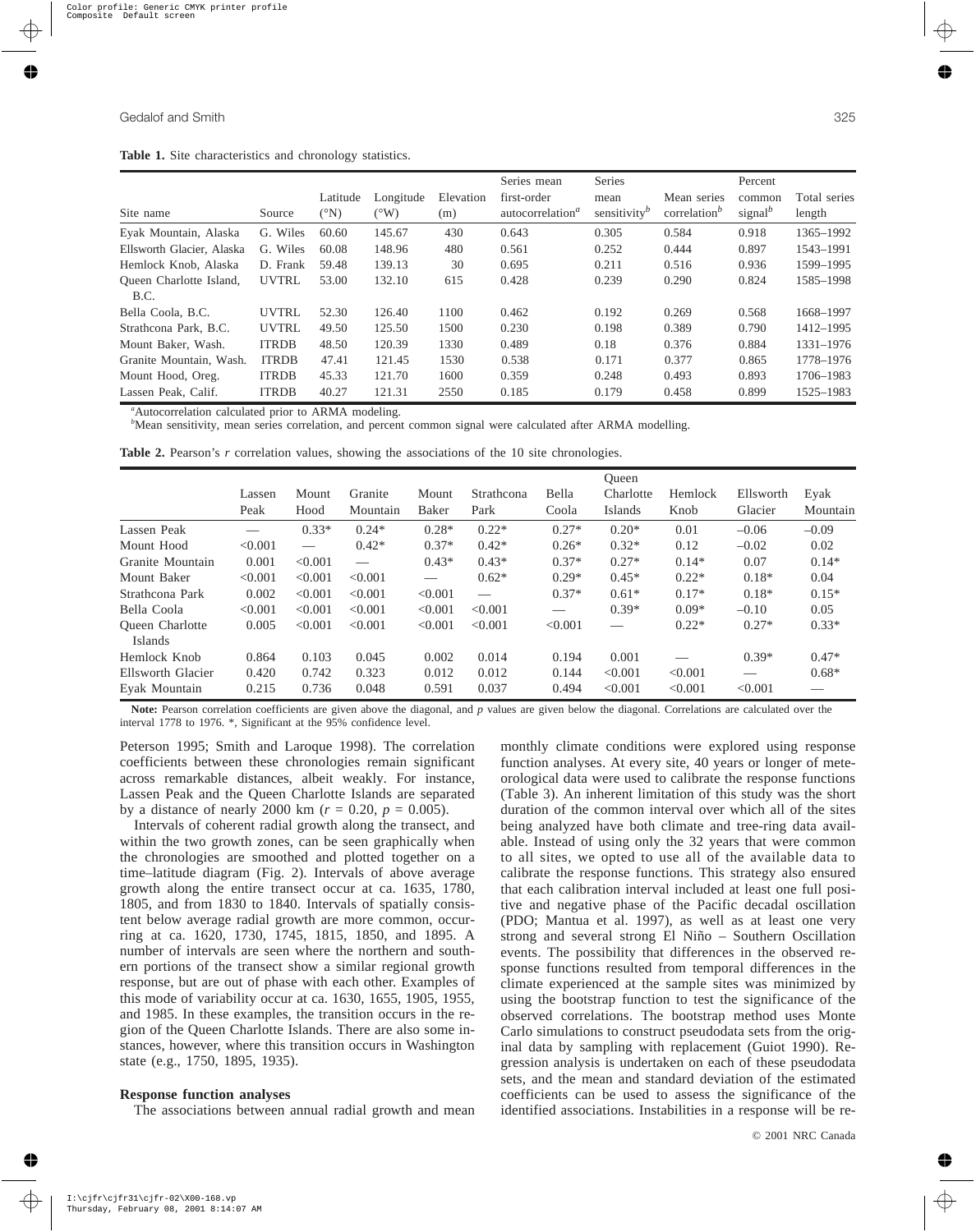



**Table 3.** Meteorological data used in the response function analyses.

|                         |                             | Climate data | Latitude       | Longitude     | Elevation | Calibration |
|-------------------------|-----------------------------|--------------|----------------|---------------|-----------|-------------|
| Tree-ring site          | Climate station             | source       | $({}^\circ N)$ | $(^{\circ}W)$ | (m)       | interval    |
| Eyak Mountain           | Seward, Alaska              | <b>AHCN</b>  | 60.1           | 149.45        | 35        | 1908-1990   |
| Ellsworth Glacier       | Seward, Alaska              | <b>AHCN</b>  | 60.12          | 149.45        | 35        | 1908-1990   |
| Hemlock Knob            | Yakutat, Alaska             | <b>AHCN</b>  | 59.5           | 139.67        | 28        | 1917-1990   |
| Queen Charlotte Islands | Sandspit, B.C.              | <b>GHCN</b>  | 53.3           | 131.82        | 5         | 1945-1990   |
| Bella Coola             | Bella Coola, B.C.           | <b>AES</b>   | 52.4           | 126.68        | 18        | 1907-1990   |
| Strathcona Park         | Comox, B.C.                 | <b>AES</b>   | 52.2           | 126.38        | 20        | 1945-1991   |
| Mount Baker             | Longmire, Wash.             | <b>USHCN</b> | 46.8           | 121.82        | 842       | 1909-1976   |
| Granite Mountain        | Longmire, Wash.             | <b>USHCN</b> | 46.8           | 121.82        | 842       | 1909-1976   |
| Mount Hood              | Crater Lake, Oreg.          | <b>USHCN</b> | 42.9           | 122.13        | 1974      | 1919-1983   |
| Lassen Peak             | Sacramento Drainage, Calif. | Divisional   | $na^a$         | na            | na        | 1896-1983   |

*a* na, not applicable.

vealed as a high standard deviation in the estimated regression coefficient and, consequently, will not be identified as significant. Five hundred bootstraps were used to test significance, and an association was considered to be significant at the  $p \leq 0.05$  level if its mean regression coefficient was more than twice its standard deviation (Guiot 1991).

The percentage of variation in radial growth explained by the climate response functions ranged from 38% at Mount Baker to 68% at Strathcona Park (Table 4). The particularly weak association at Mount Baker may be a consequence of the substantial local variability in climate at Mount Baker and the lack of a representative meteorological station nearby (Heikkinen 1985). With the exception of Hemlock Knob, all of the sites show a negative response to summer temperature in the year preceding growth. In the year of growth there is a positive association to at least one month of spring or summer temperature at all sites except Hemlock Knob and Mount Hood. South of the Queen Charlotte Islands, four of the six sites exhibit a negative response to winter precipitation in the season preceding growth. While Hemlock Knob also exhibits a negative association with preceding November precipitation, the remaining Alaskan sites exhibit a positive response to precipitation in spring of the growth year.

## **Discussion**

#### **Growth–climate relationships**

Four general radial growth–climate associations were observed in the response functions of the mountain hemlock chronologies: (*i*) a positive response to temperature in spring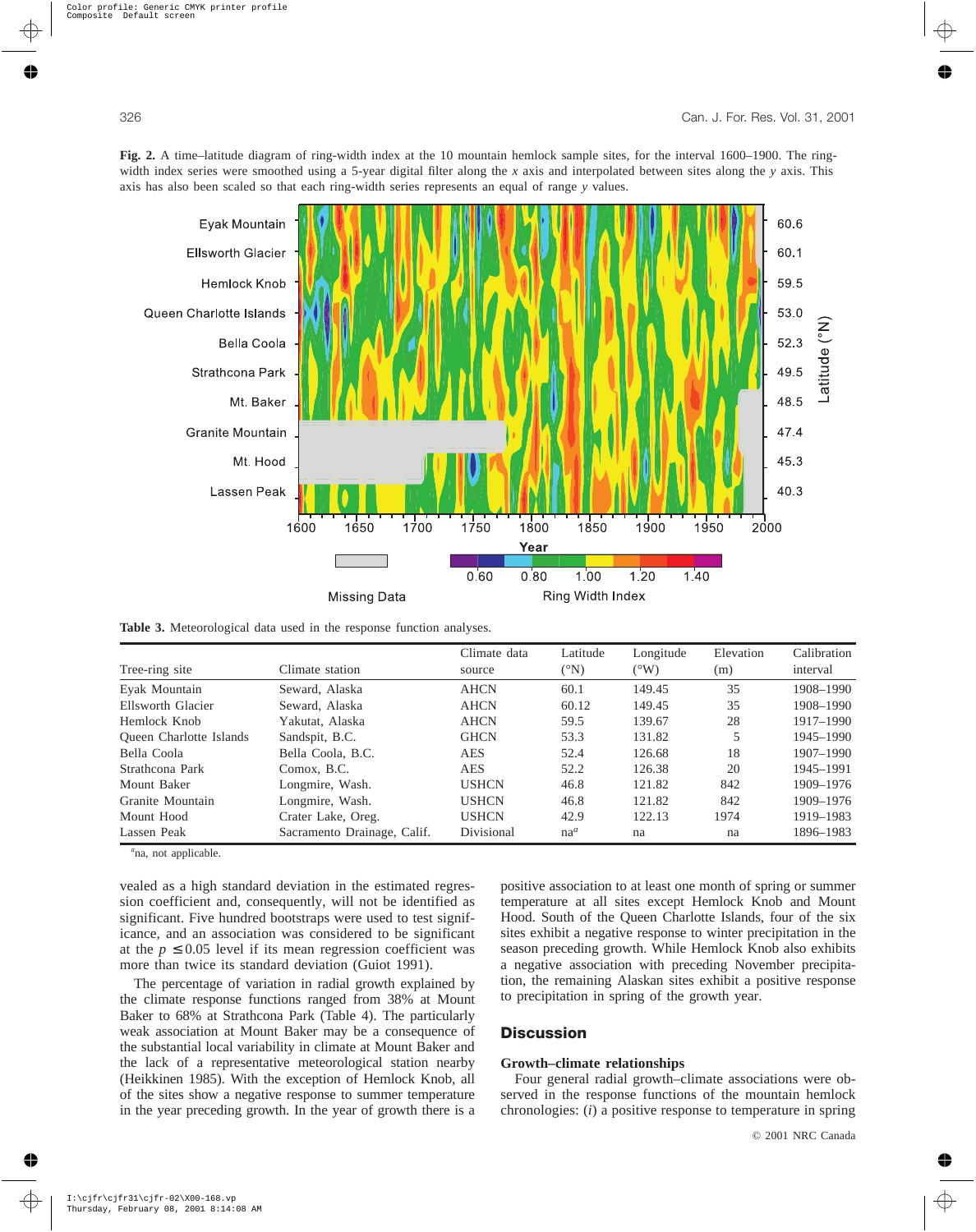| <b>Temperature associations</b><br>Eyak Mountain |        |          | Year preceding growth |          |       |      |          |          |          | Year of growth |       |      |       |       |       |      |
|--------------------------------------------------|--------|----------|-----------------------|----------|-------|------|----------|----------|----------|----------------|-------|------|-------|-------|-------|------|
|                                                  | $r^2$  | June     | July                  | Aug.     | Sept. | Oct. | Nov.     | Dec.     | Jan.     | Feb.           | Mar.  | Apr. | May   | June  | July  | Aug. |
|                                                  |        |          |                       |          |       |      |          |          |          |                |       |      |       |       |       |      |
|                                                  | $46\,$ | $-0.166$ | $-0.201$              |          |       |      |          |          |          |                |       |      | 0.229 | 0.241 | 0.229 |      |
| Ellsworth Glacier                                | 57     |          | $-0.296$              |          |       |      |          |          |          |                |       |      | 0.259 |       |       |      |
| Hemlock Knob                                     | 50     |          |                       |          |       |      |          |          |          | 0.224          |       |      |       |       |       |      |
| Queen Charlotte Islands                          | 38     |          | $-0.295$              |          |       |      |          |          |          |                |       |      |       |       | 0.273 |      |
| Bella Coola                                      | 71     |          | $-0.204$              |          |       |      |          |          |          |                |       |      |       |       | 0.237 |      |
| Strathcona Park                                  | 53     |          | $-0.226$              |          |       |      |          |          |          |                |       |      |       | 0.233 | 0.283 |      |
| Mount Baker                                      | 56     |          | $-0.177$              |          |       |      |          |          |          |                | 0.199 |      |       |       |       |      |
| Granite Mountain                                 | 62     |          | $-0.308$              | $-0.198$ |       |      |          |          |          |                |       |      | 0.160 |       |       |      |
| Mount Hood                                       | 62     |          |                       | $-0.266$ |       |      |          |          |          |                |       |      |       |       |       |      |
| Lassen Peak                                      | 57     |          |                       | $-0.181$ |       |      |          |          |          |                |       |      | 0.250 |       |       |      |
| <b>Precipitation associations</b>                |        |          |                       |          |       |      |          |          |          |                |       |      |       |       |       |      |
| Eyak Mountain                                    |        |          |                       |          |       |      |          |          |          |                | 0.173 |      |       |       |       |      |
| Ellsworth Glacier                                |        |          |                       |          |       |      |          |          |          |                | 0.207 |      |       |       |       |      |
| Hemlock Knob                                     |        |          |                       |          |       |      | $-0.196$ |          |          |                |       |      |       |       |       |      |
| Queen Charlotte Islands                          |        |          |                       |          |       |      |          |          |          |                |       |      |       |       |       |      |
| Bella Coola                                      |        |          |                       |          |       |      |          |          | $-0.200$ |                |       |      |       |       |       |      |
| Strathcona Park                                  |        |          |                       |          |       |      | $-0.266$ |          | $-0.213$ |                |       |      |       |       |       |      |
| Mount Baker                                      |        |          |                       |          |       |      |          |          |          |                |       |      |       |       |       |      |
| Granite Mountain                                 |        |          |                       |          |       |      |          |          |          |                |       |      |       |       |       |      |
| Mount Hood                                       |        |          |                       |          |       |      |          |          | $-0.232$ |                |       |      |       |       |       |      |
| Lassen Peak                                      |        |          |                       |          |       |      |          | $-0.289$ |          |                |       |      |       |       |       |      |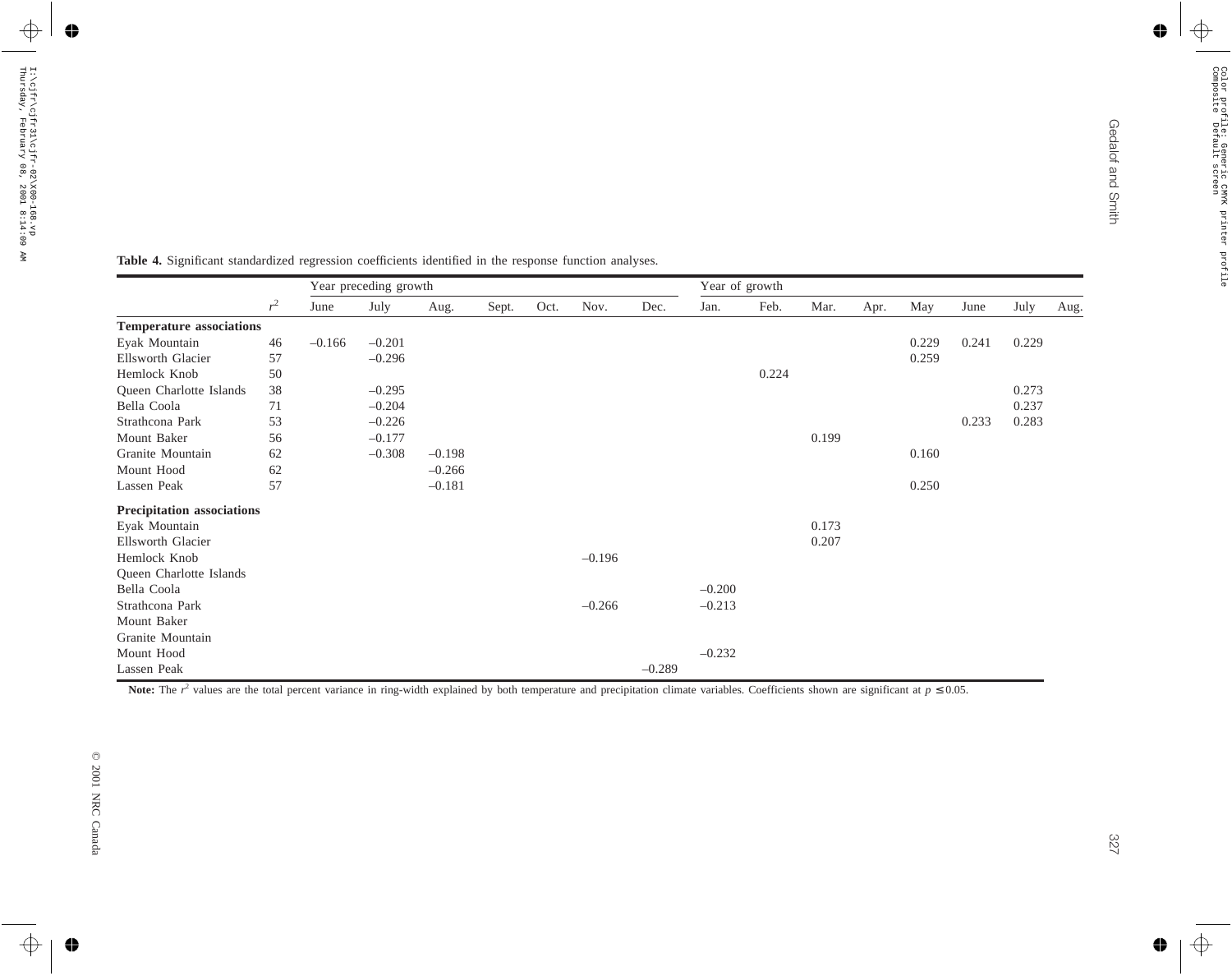

**Fig. 3.** The yearly growth cycle of mountain hemlock growing at high elevations on Vancouver Island (adapted from Owens and Molder 1975; Owens 1984*a*, 1984*b*; Owens and Molder 1984; C. Laroque, personal communication).

or summer of the growth year; (*ii*) a negative response to summer temperature in the year preceding ring formation; (*iii*) a tendency for a negative response to precipitation in the winter preceding growth (south of the Queen Charlotte Islands); and (*iv*) a positive response to spring precipitation (southeastern Alaska).

The most consistent of these radial growth – climate relationships is the tendency for good growth to correspond to warm spring or summer temperatures. This relationship probably reflects the importance of air temperature during the growing season in regulating soil temperatures, rates of respiration and photosynthesis, metabolic processes, and consequent carbohydrate production of subalpine conifers in western North America (Krajina 1969; Brooke et al. 1970; Owens and Blake 1985). Radial growth in conifers is especially sensitive to variation in growing season temperature (Owens 1984*b*; Coleman et al. 1992; Kozlowski et al. 1997), since it is not initiated until after root growth and bud flushing are complete (Fig. 3). Consequently, if climate is not conducive to metabolic activity, these primary growth functions may be retarded and radial growth may not be initiated until later in the growing season, leaving less time for cambium production.

The tendency for warm summer conditions to be associ-

ated with enhanced growth during the current year but decreased growth in the following year may be due to a complex interaction of several physiological responses related to the cost of cone production and the antecedant conditions that initiate cone production. Woodward et al. (1994) studied the relationship between radial growth of mountain hemlock, climate conditions, and cone production. They observed that, while relatively larger cone crops in mountain hemlock occur at irregular intervals of approximately 3 years, the actual size of this crop appears to be modulated by weather conditions in the years preceding growth. In particular, they identified an association between warm summer conditions in the year preceding cone maturation with large cone crops and poor radial growth in the year of cone maturation. Reproductive buds are differentiated from vegetative buds in the year preceding cone maturation (Fig. 3; see also Owens and Molder 1975), with an increased proportion of reproductive buds associated with warm summer conditions (Owens 1984*b*). The subsequent energy cost of cone maturation in the following year is believed to result in decreased radial growth (Woodward et al. 1994). Woodward et al. also observed an association between cool wet winters in the season preceding cone production and increased cone crops. Therefore, the relationship between increased cone produc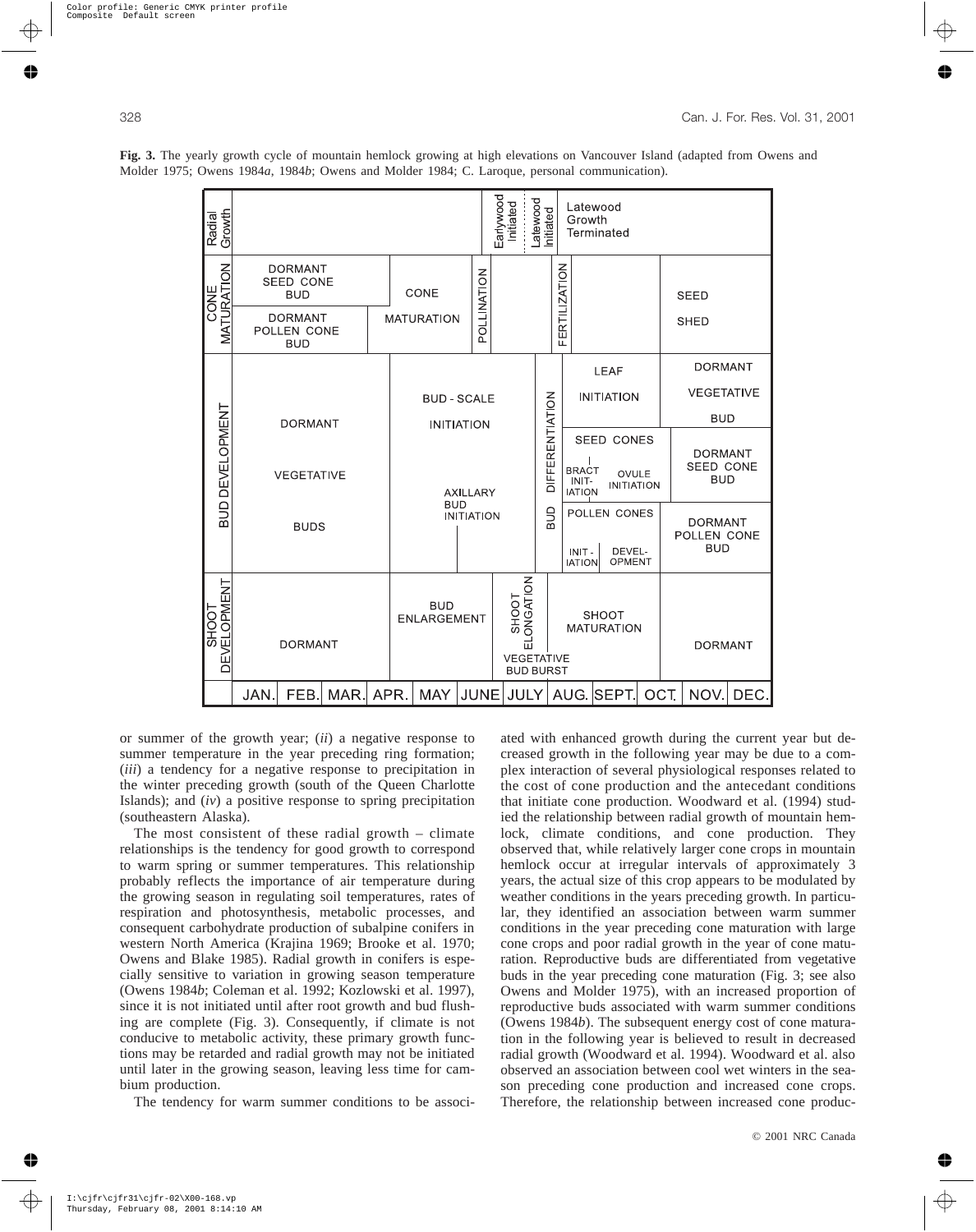tion and poor radial growth may be a consequence of a complex interaction of multiple factors; the climate that favours increased cone production results in poor radial growth, but the production cost of the cones themselves may also reduce radial growth (Woodward et al. 1994).

The inverse relationship to winter precipitation observed at most sites south of the Queen Charlotte Islands may be caused, in part, by the tendency for large cone crops to follow cool, wet winters. Equally important, however, may be the influence of winter snow accumulation on physiological processes. Several studies have identified the snow-free period as the most important factor limiting the radial growth of mountain hemlock (Brooke et al. 1970; Graumlich and Brubaker 1986; Taylor 1995; Smith and Laroque 1998). The duration of this interval is determined in part by spring and summer temperatures, but also by total winter snow accumulation. Deep, persistent, snowpacks keep soil temperatures low and tend to delay the initiation and rates of metabolic processes in subalpine conifers (Fig. 3; see also Brooke et al. 1970; Evans and Fonda 1990). The finding that winter precipitation is more influential at lower latitudes may be a consequence of the seasonal patterns of precipitation throughout mountain hemlock's distribution. While there is no trend in either mean annual temperature or total annual precipitation within the mountain hemlock zone, there is a trend in the portion of precipitation that falls as snow. In Alaska, on average only 14% of precipitation in the mountain hemlock zone falls as snow, whereas in northern California, 88% of precipitation typically falls as snow (Table 1, Means 1990). These factors will result in a typically smaller winter snow accumulation in the northern portion of mountain hemlock's range. A comparison of the climate records at Crater Lake, Oregon and Seward, Alaska, for the period 1930–1990 illustrates this finding. At Crater Lake, 67% of precipitation typically occurs during months when the mean temperature is below zero. At Seward, by contrast, even though temperatures are below zero for an average of 1 month more per year, only 43% of precipitation falls during months when the mean temperature is below zero. Mean total annual precipitation is not significantly different between the two sites.

It is not clear from the current analyses why this association to winter precipitation was observed at some, but not all, of the southern sample sites. Two possible explanations are that (*i*) winter snow accumulation is a significant limiting factor at these sites, but the meteorological data used in the response function analyses are influenced by local noise and are not representative of the sample site, and (*ii*) distinct site conditions determine the extent to which snow accumulation limits growth. Of these explanations, the first is possible but unlikely; experimentation using other, potentially more representative climate records and the divisional climate data did not produce substantially different response functions. Under the second scenario, possible candidate explanations include (*i*) the role of canopy structure in modulating snow accumulation and snowmelt (Golding 1986; Hudson 2000); (*ii*) the nonlinear association which has been observed between annual radial growth of mountain hemlock, summer temperature, and winter snow accumulation (Graumlich and Brubaker 1986; Smith and Laroque 1998); or (*iii*) the influence of topography and prevailing winds on snowdrift at tree line locations (Minnich 1984). Our analysis does not favour any of these interpretations, and clearly future research needs to address this response.

The positive relationship to March precipitation observed at the two northernmost sites may represent a response to rain-on-snow events. An examination of total March precipitation and mean March temperatures at Seward, Alaska, shows that there is a tendency for the wettest months to also be the warmest. A warm wet March would ripen and melt the winter snowpack, raise soil temperatures and may result in an earlier initiation of growth and faster metabolic activity among conifers (Peterson and Peterson 1994).

The two significant growth–climate associations observed at Hemlock Knob are unique to this site, a finding which warrants some discussion. If these associations represent true relationships than they are difficult to explain in physiological terms. The negative association with November precipitation may be a response to mechanical damage from freezing rain or rain-on-snow events. The normal daily minimum and maximum November temperatures at Yakutat, Alaska, are –3.8 and 2.9°C, respectively, suggesting that fluctuations around the freezing mark may be common. These events can damage the upper shoots of trees, resulting in decreased radial growth in the following season due to lost photosynthetic resources and a greater need for carbohydrate allocation in the damaged shoots (Grier 1988). The positive association with February temperatures may indicate reduced dormancy levels or wintertime photosynthesis (Waring and Franklin 1979). This explanation seems improbable, however, given the lack of a significant association with any other temperature variables. A more likely explanation for these associations is that the associations observed at Hemlock Knob are spurious and do not reflect actual relationships. Given the large number of regression coefficients that were estimated in this analysis it is not improbable that some spurious associations will be identified. The fact that the associations identified at Hemlock Knob both occur outside the growing season and neither is replicated at any other site suggests that they should be regarded with extreme scepticism, at best.

#### **Spatial patterns**

There was no obvious spatial trend in the response of mountain hemlock to temperature in either the year of growth or in the year preceding growth. The tendency for poor radial growth to follow years of high summer temperature throughout the transect suggests that the proposed relationship between antecedent climate conditions, cone production, and radial growth is consistent throughout the range of mountain hemlock. The response to winter precipitation exhibited a latitudinal trend, with sites south of Alaska tending to show a negative association to precipitation in one winter month. The two northernmost sites exhibited a positive response to march precipitation. These patterns may be a response to latitudinal trends in precipitation in the mountain hemlock zone.

Intervals of coherent growth along the transect may be a response to large-scale forcing from the Aleutian Low atmospheric pressure system. Years when the Aleutian Low is intensified are associated with consistent patterns of sea surface temperature and sea level pressure, generally termed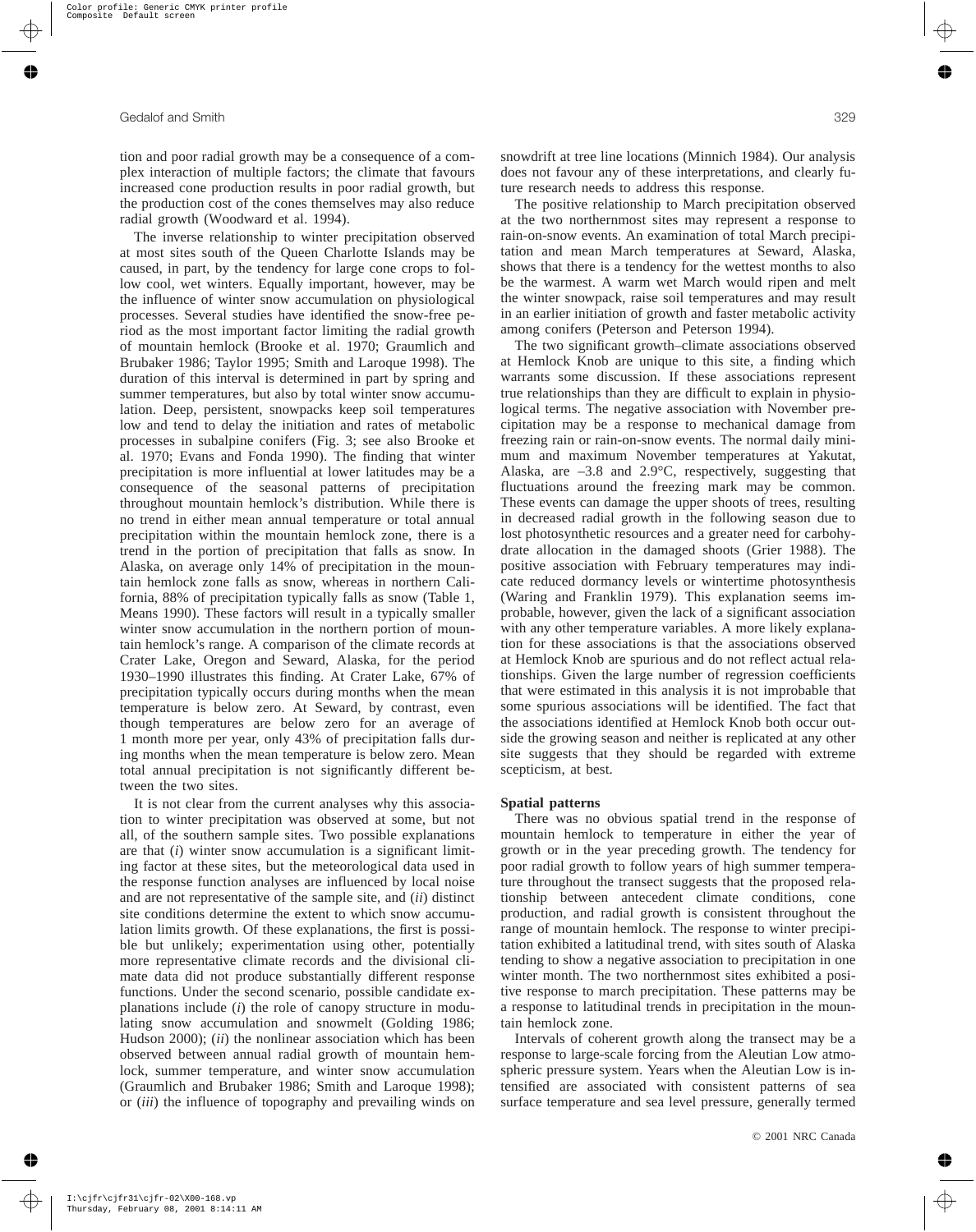the Pacific North America Pattern (Wallace and Gutzler 1981). When the Aleutian Low is enhanced, there is a tendency for wintertime cyclonic circulation to direct storm tracks into Alaska (Wilson and Overland 1987). Increased meridianal transport brings anomalously warm coastal waters and warm, dry weather to the Pacific Northwest (Emery and Hamilton 1985). In response to this pattern, winter snow accumulation is normally substantially decreased throughout the Pacific Northwest (Moore 1996; Moore and McKendry 1996). Spring and summer temperatures are increased throughout coastal western North America (Ware 1995; Mantua et al. 1997). Our analyses suggest that these conditions would enhance the radial growth of mountain hemlock throughout coastal western North America. Years with a weakened Aleutian Low are associated with enhanced zonal flow; cold, wet winters; and cool springtime conditions throughout the Pacific Northwest (Leathers et al. 1991; Moore and McKendry 1996). These conditions would normally reduce radial growth of mountain hemlock, particularly south of Alaska where mountain hemlock is sensitive to winter snow accumulation.

Interdecadal variability in the North Pacific ocean–atmosphere system has recently been identified and is generally termed the PDO (Hare 1996; Mantua et al. 1997). The PDO is characterized by decades-long regimes of an on average enhanced or diminished Aleutian Low, and corresponding patterns of sea surface temperature, punctuated by abrupt shifts between these states. The interval of reduced growth at all sites south of Alaska, which occurs at approximately 1955, for instance, corresponds to an extreme negative anomaly in the mean winter PDO index (Mantua et al. 1997). Similarly, the above-average growth that occurred south of Ellsworth Glacier in the mid-1930s corresponds to a large positive anomaly in the mean winter PDO index. These observations suggest that a carefully selected set of mountain hemlock chronologies could be used to develop a proxy record of interdecadal North Pacific ocean–atmosphere variability.

## **Conclusions**

The dendrochronological and dendroclimatological characteristics of mountain hemlock were explored throughout the subalpine Mountain Hemlock zone in Pacific North America. The 10 chronologies analyzed showed significant correlations throughout the Pacific Northwest and Gulf of Alaska regions, with a transition between these two regions occurring at approximately the Queen Charlotte Islands. Intervals of below-average growth along the transect are not uncommon, but intervals of above-average growth are more rare. Response function analyses of the chronologies identified summer temperature, in both the year preceding growth and in the year of ring formation, as the dominant climate factors influencing radial growth of mountain hemlock. There is evidence that prior winter precipitation exerts a negative influence on radial growth at lower latitudes but not at the northernmost sites.

## **References**

Agee, J.K., and Smith, L. 1984. Subalpine tree reestablishment af-

ter fire in the Olympic Mountains, Washington. Ecology, **65**: 810–819.

- Biondi, F., and Swetnam, T.W. 1987. Box–Jenkins models of forest interior tree-ring chronologies. Tree-Ring Bull. **47**: 71–96.
- Biondi, F., Lange, C.B., Hughes, M.K., and Berger, W.H. 1998. Inter-decadal signals during the last millennium (AD 1117–1992) in the varve record of Santa Barbara Basin, California. Geophys. Res. Lett. **24**: 193–196.
- Blasing, T.J., and Fritts, H.C. 1976. Reconstructing past climatic anomalies in the North Pacific and western North America from tree-ring data. Quat. Res. **6**: 563–579.
- Blasing, T.J., Duvick, D.N., and West, D.C. 1981. Dendroclimatic calibration and verification using regionally averaged and single station precipitation data. Tree-Ring Bull. **41**: 37–43.
- Briffa, K.R., Jones, P.D., and Schweingruber, F.H. 1992. Tree-ring density reconstructions of summer temperature patterns across western North America since 1600. J. Clim. **5**: 735–754.
- Brink, V.C. 1964. Plant establishment on the high snowfall alpine and subalpine regions of British Columbia. Ecology, **45**: 431– 438.
- Brooke, R.C., Peterson, E.B., and Krajina, V.J. 1970. The subalpine mountain hemlock zone. Ecol. West. N. Am. **2**: 151–349.
- Brubaker, L.B. 1980. Spatial patterns of tree growth anomalies in the Pacific Northwest. Ecology, **61**: 798–807.
- Brubaker, L.B. 1986. Responses of tree populations to climatic change. Vegetatio, **67**: 119–130.
- Coleman, M.D., Hinckley, T.M., McNaughton, G., and Smit, B.A. 1992. Root cold hardiness and native distribution of subalpine conifers. Can. J. For. Res. **22**: 932–938.
- Cook, E.R. 1987. The decomposition of tree-ring series for environmental studies. Tree-Ring Bull. **47**: 37–59.
- Cook, E.R., and Holmes, R.L. 1986. Program ARSTAN. Version 1.72P. Available online at <ftp://ftp.cricyt.edu.ar/users/dendro>.
- Cook, E.R., and Peters, K. 1981. The smoothing spline: a new approach to standardizing forest interior tree-ring width series for dendrochronology. Tree-Ring Bull. **41**: 45–53.
- Cook, E.R., Briffa, K., Shiyatov, S., and Mazepa, V. 1990. Treering standardization and growth-trend estimation. *In* Methods of dendrochronology: applications in the environmental sciences. *Edited by* E.R. Cook and L.A. Kairiukstis. Kluwer Academic Publishers, Dordrecht, the Netherlands. pp. 104–123.
- Cropper, J.P. 1982. Comment on climatic reconstructions from tree rings. *In* Climate from tree-rings. *Edited by* M.K. Hughes, P.M. Kelly, J.R. Pilcher, and V.C. LaMarche, Jr. Cambridge University Press, Cambridge, U.K. pp. 65–67.
- Dahms, W.G., and Franklin, J.F. 1965. Mountain hemlock (*Tsuga mertensiana* (Bong.) Carr.). *In* Silvics of forest trees of the United States. *Edited by* H.A. Fowells. U.S. Dep. Agric. Agric. Handb. 271. pp. 712–716.
- Emery, W.J., and Hamilton, K. 1985. Atmospheric forcing of interannual variability in the Northeast Pacific Ocean: connections with El Niño. J. Geophys. Res. **90**: 857–868.
- Ettl, G.J., and Peterson, D.L. 1995. Growth response of subalpine fir (*Abies lasiocarpa*) to climate in the Olympic Mountains, Washington, USA. Global Change Biol. **1**: 213–230.
- Evans, R.D., and Fonda, R.W. 1990. The influence of snow on subalpine meadow community pattern, North Cascades, Washington. Can. J. Bot. **68**: 212–220.
- Fonda, R.W., and Bliss, L.C. 1969. Forest vegetation of the montane and subalpine zones, Olympic Mountains, Washington. Ecol. Monogr. **39**: 271–301.
- Frank, D.C. 1998. Dendroclimatic investigation of *Tsuga mertensiana* using reflected-light analysis, Yakutat, Alaska. M.A. thesis, State University of New York, Buffalo.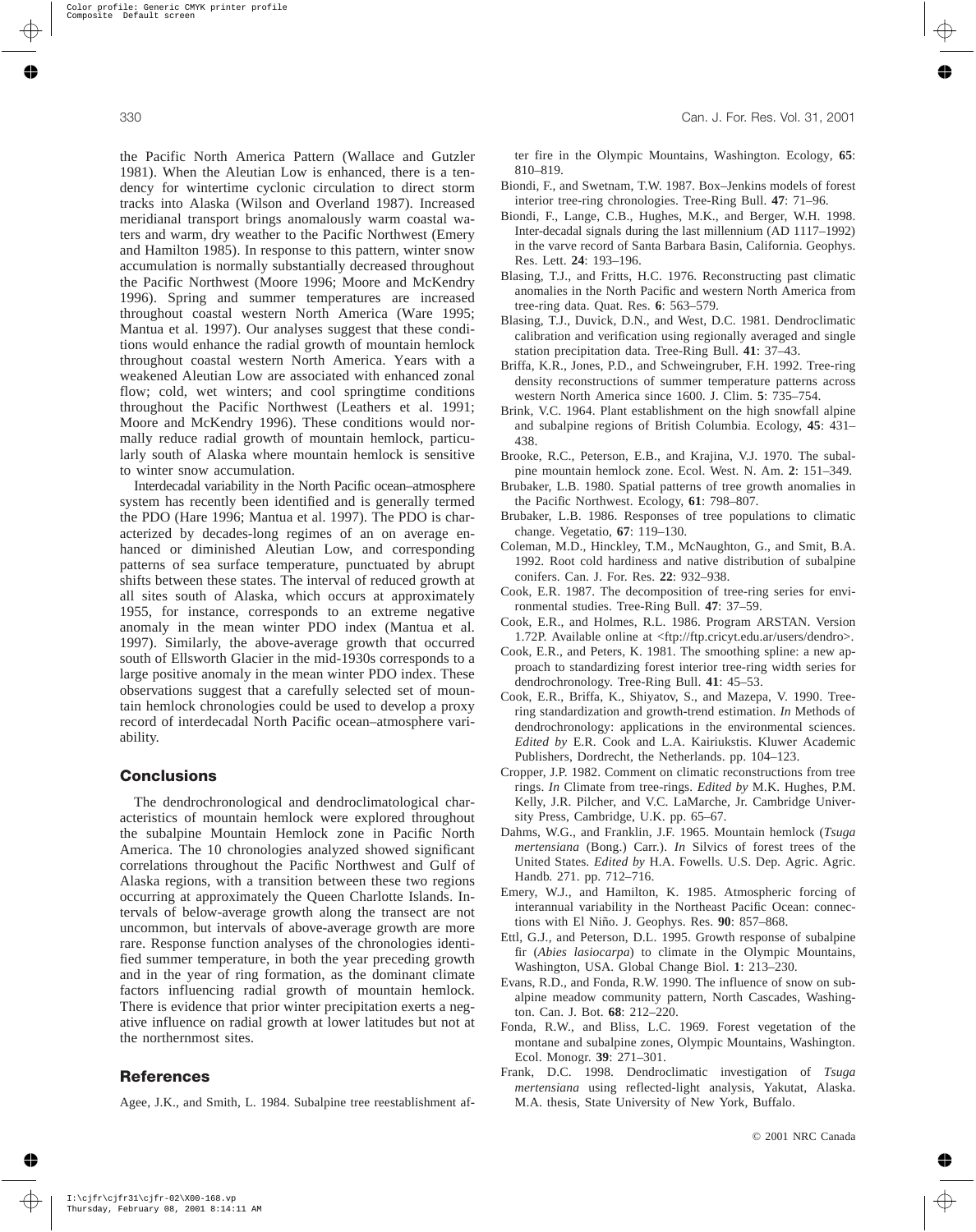- Franklin, J.F., and Dyrness, C.T. 1973. Natural vegetation of Oregon and Washington. USDA Forest Service, Portland, Oreg.
- Franklin, J.F., Moir, W.H., Douglas, G.W., and Wiberg, C. 1971. Invasion of subalpine meadows by trees in the Cascade Range, Washington and Oregon. Arct. Alp. Res. **3**: 215–234.
- Fritts, H.C. 1976. Tree rings and climate. Academic Press, London.
- Fritts, H.C., Blasing, T.J., Hayden, B.P., and Kutzbach, J.E. 1971. Multivariate techniques for specifying tree-growth and climate relationships and for reconstructing anomolies in paleoclimate. J. Appl. Meteorol. **10**: 845–864.
- Golding, D.L. 1986. Snow distribution patterns in clearings and adjacent forest. Water. Resour. Res. **22**: 1931–1940.
- Graumlich, L.J., and Brubaker, L.B. 1986. Reconstruction of annual temperature (1590–1979) for Longmire, Washington, derived from tree rings. Quat. Res. **25**: 223–234.
- Graumlich, L.J., Brubaker, L.B., and Grier, C.C. 1989. Long-term trends in forest net primary productivity: Cascade Mountains, Washington. Ecology, **70**: 405–410.
- Grier, C.C. 1988. Foliage loss due to snow, wind, and winter drying damage: its effects on leaf biomass of some western conifer forests. Can. J. For. Res. **18**: 1097–1102.
- Grissino-Mayer, H.D., and Fritts, H.C. 1997. The International Tree-Ring Data Bank: an enhanced global database serving the global scientific community. Holocene, **7**: 235–238.
- Guiot, J. 1991. The bootstrapped response function. Tree-Ring Bull. **51**: 39–41.
- Guttman, N.B., and Quayle, R.G. 1996. A historical perspective of U.S. climate divisions. Bull. Am. Meteorol. Soc. **77**: 293–303.
- Habeck, J.R. 1967. Mountain hemlock communities in western Montana. Northwest Sci. **41**: 169–177.
- Hare, S.R. 1996. Low frequency climate variability and salmon production. Ph.D. dissertation, University of Washington, Seattle.
- Heikkinen, O. 1984. Forest expansion in the subalpine zone during the past hundred years, Mount Baker, Washington, U.S.A. Erdkunde, **38**: 194–202.
- Heikkinen, O. 1985. Relationships between tree growth and climate in the subalpine Cascade Range of Washington, U.S.A. Ann. Bot. Fenn. **22**: 1–14.
- Hofgaard, A., Tardif, J., and Bergeron, Y. 1999. Dendroclimatic response of *Picea mariana* and *Pinus banksiana* along a latitudinal gradient in the eastern Canadian boreal forest. Can. J. For. Res. **29**: 1333–1346.
- Hudson, R. 2000. Snowpack recovery in regenerating coastal British Columbia clearcuts. Can. J. For. Res. **30**: 548–556.
- Kadonaga, L.K., Podlaha, O., and Whiticar, M.J. 1999. Time-series analyses of tree-ring chronologies from Pacific North America: evidence for sub-century climate oscillations. Chem. Geol. **161**: 339–363.
- Katz, R.W. 1988. Use of cross correlations in the search for teleconnections. J. Climatol. **8**: 241–253.
- Klinka, K., Pojar, J., and Meidinger, D.V. 1991. Revision of biogeoclimatic units of coastal British Columbia. Northwest Sci. **65**: 32–47.
- Kozlowski, T.T., Pallardy, S.G., and Kramer, P.J. 1997. Physiology of woody plants. Academic Press, San Diego, Calif.
- Krajina, V.J. 1965. Biogeoclimatic zones and biogeocenoses of British Columbia. Ecol. West. N. Am. **1**: 1–17.
- Krajina, V.J. 1969. Ecology of forest trees in British Columbia. Ecol. West. N. Am. **2**: 1–147.
- Laroque, C.P., and Smith, D.J. 1999. Tree-ring analysis of yellow cedar (*Chamaecyparis nootkatensis*) on Vancouver Island, British Columbia. Can. J. For. Res. **21**: 115–123.
- Leathers, D.J., Yarnal, B., and Palecki, M.A. 1991. The Pacific / North American teleconnection pattern and United States cli-
- Mäkinen, H., Nöjd, P., and Mielikäinen, K. 2000. Climatic signal in annual growth variation of Norway spruce (*Picea abies*) along a transect from central Finland to the Arctic timberline. Can. J. For. Res. **30**: 769–777.
- Mantua, N.J., Hare, S.R., Zhang, Y., Wallace, J.M., and Francis, R.C. 1997. A Pacific interdecadal climate oscillation with impacts on salmon production. Bull. Am. Meteorol. Soc. **78**: 1069–1079.
- Means, J.E. 1990. *Tsuga mertensiana* (Bong.) Carr. Mountain hemlock. *In* Silvics of North America. Vol. 2. *Edited by* R.M. Burns and B.H. Honkala. Washington, U.S. Dep. Agric. Agric. Handb. 654. pp. 623–634.
- Minnich, R.A. 1984. Snow drifting and timberline dynamics on Mount San Gorgonio, California, U.S.A. Arct. Alp. Res. **16**: 395–412.
- Moore, R.D. 1996. Snowpack and runoff responses to climatic variability, southern Coast Mountains, British Columbia. Northwest Sci. **70**: 321–333.
- Moore, R.D., and McKendry, I.G. 1996. Spring snowpack anomaly patterns and winter climatic variability, British Columbia, Canada. Water. Resour. Res. **32**: 623–632.
- Mosteller, F., and Tukey, J.W. 1977. Data analysis and regression. Addison Wesley, New York.
- Owens, J.N. 1984*a*. Bud development in mountain hemlock (*Tsuga mertensiana*). I. Vegetative bud and shoot development. Can. J. Bot. **62**: 475–483.
- Owens, J.N. 1984*b*. Bud development in mountain hemlock (*Tsuga mertensiana*). II. Cone-bud differentiation and predormancy development. Can. J. Bot. **62**: 484–494.
- Owens, J.N., and Blake, M.D. 1985. Forest tree seed production: a review of the literature and recommendations for future research. Petawawa National Forestry Institute, Chalk River, Ont.
- Owens, J.N., and Molder, M. 1975. Sexual reproduction of mountain hemlock (*Tsuga mertensiana*). Can. J. Bot. **53**: 1811–1826.
- Owens, J.N., and Molder, M. 1984. The reproductive cycles of western and mountain hemlock. B.C. Ministry of Forests, Information Services Branch, Victoria.
- Parish, R., and Thomson, S. 1994. Tree book: learning to recognize trees of British Columbia. Canadian Forest Service, Victoria, B.C.
- Parsons, D.J. 1972. The southern extensions of *Tsuga mertensiana* (mountain hemlock) in the Sierra Nevada. Madroño, **21**: 536– 539.
- Peterson, D.W., and Peterson, D.L. 1994. Effects of climate on radial growth of subalpine conifers in the North Cascade Mountains. Can. J. For. Res. **24**: 1921–1932.
- Pojar, J., and MacKinnon, A. (*Editor*). 1994. Plants of coastal British Columbia. Lone Pine Publishing, Vancouver, B.C.
- Rochefort, R.M., Little, R.L., Woodward, A., and Peterson, D.L. 1994. Changes in sub-alpine tree distribution in western North America: a review of climatic and other causal factors. Holocene, **4**: 89–100.
- Roden, G.I. 1989. Analysis and interpretation of long-term climatic variability along the west coast of North America. *In* Aspects of climate variability in the Pacific and Western Americas. *Edited by* D.H. Peterson. American Geophysical Union, Washington, D.C. pp. 93–111.
- Rundel, P.W., Parsons, D.J., and Gordon, D.T. 1977. Montane and subalpine vegetation of the Sierra Nevada and Cascade ranges. *In* Terrestrial vegetation of California. *Edited by* M.G. Barbour and J. Major. Wiley, New York. pp. 559–599.